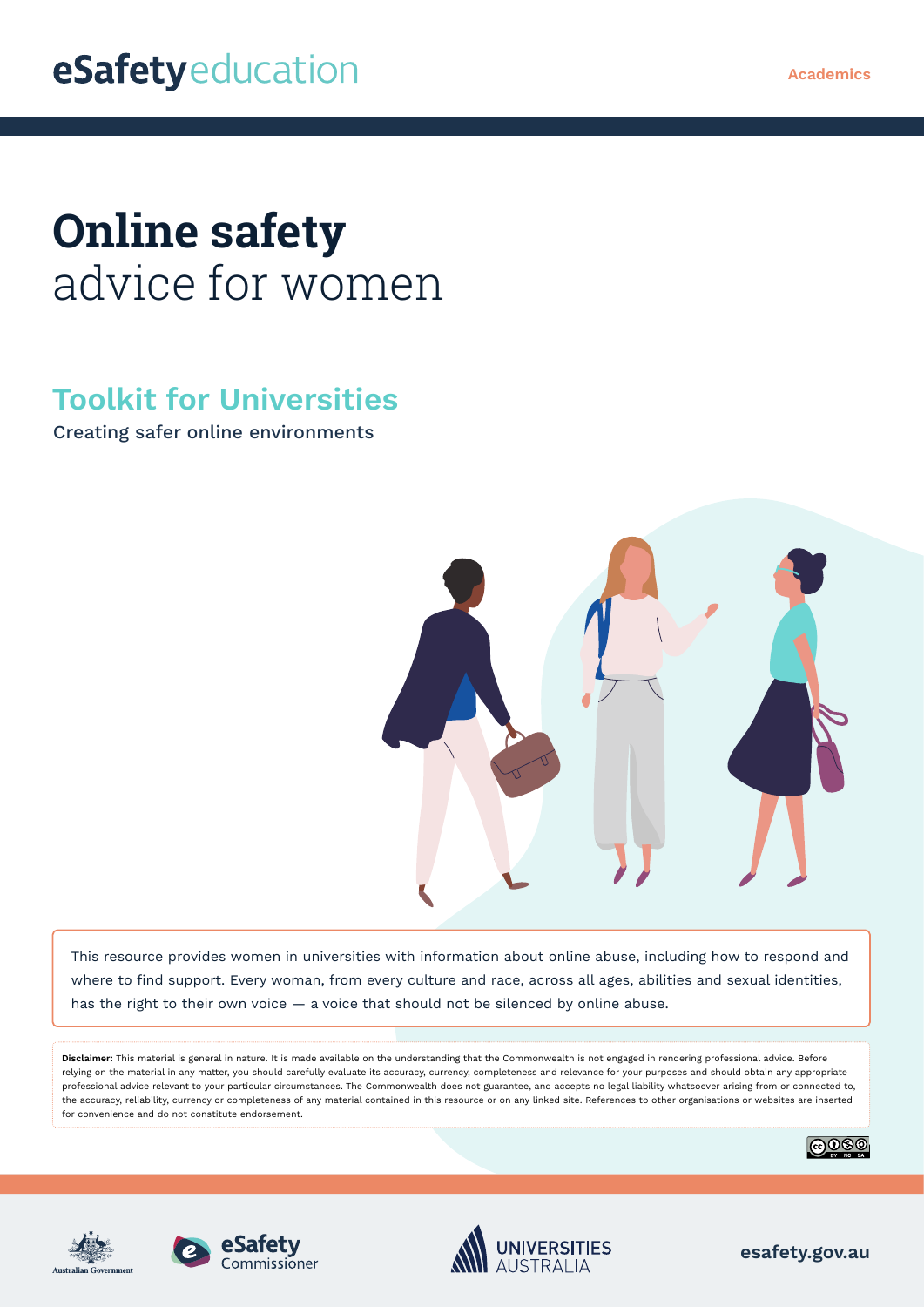Australians, in general, are highly connected by digital technology and the rate at which we work and learn online continues to grow. While for many this is a positive experience, for some it results in increased risks and negative experiences including online harassment, intimidation and other forms of abuse.

Women, in particular, are subjected to high levels of online abuse — simply because they are women. This can profoundly damage a woman's confidence, self-esteem and feelings of personal safety. A [2018 survey,](https://www.amnesty.org.au/australia-poll-reveals-alarming-impact-online-abuse-women/) for example, found that:

- **•** 30% of women surveyed had experienced cyber abuse or harassment
- **•** 47% of those women were aged 18 to 24
- **•** 37% said that on at least one occasion these online experiences made them feel their physical safety was threatened.

### **Support for women targeted by online abuse**

Women seeking support for cyber abuse have many, varied options. The suggestion, though, that women 'just turn off the technology' is not possible, or even acceptable.

**If you are the target of online abuse** remember, it is not your fault. You are not on your own, and there are practical steps you can take to protect yourself and to deal with the abuse.

- **•** Report the abuse to the [social media service's safety](https://www.esafety.gov.au/key-issues/esafety-guide)  [centre](https://www.esafety.gov.au/key-issues/esafety-guide). Depending on the platform, you can generally also block or mute the abuse but you should collect [evidence](https://www.esafety.gov.au/key-issues/how-to/collect-evidence) and report the abuse first.
- **•** [Report image-based abuse](http://www.esafety.gov.au/image-based-abuse) to eSafety. We can help to remove intimate images and videos that have been shared without consent and provide access to counselling and support.
- **•** Take [legal action](https://www.esafety.gov.au/key-issues/domestic-family-violence/help-support). If technology is being used to abuse, stalk, threaten or defame you, Commonwealth, state and territory laws may apply.
- **•** Check your social media account settings to keep your personal information private. For all online platforms and apps, [avoid revealing personal details](https://www.esafety.gov.au/women/using-your-device-safely) such as your address, email address, phone number and birthdate.
- **•** Disable location services on your devices and avoid 'checking in' to places and venues.
- **•** Enable Bluetooth only when needed and 'remove' paired devices when you are not using them.
- **•** On Apple devices turn off Airdrop to avoid being sent content by people you don't know.
- **•** Update your settings so that others cannot tag or post videos or photos of you.
- **•** Avoid hashtagging anything you don't want to become public.
- **•** Remember to avoid posting content online that may put you or your family at risk, such as revealing your activities and location.
- **•** [Build up your 'psychological armour'](https://www.esafety.gov.au/women/women-influencing-tech-spaces/psychological-armour): it's important to strengthen your confidence and resilience so you are able to handle challenging situations online. This way you can stay in control — and help others who may face a similar ordeal.

#### **If you are in danger right now, contact police on Triple Zero (000).**

For non-emergencies, you can call the Police Assistance Line on **131 444** or contact your local police station.